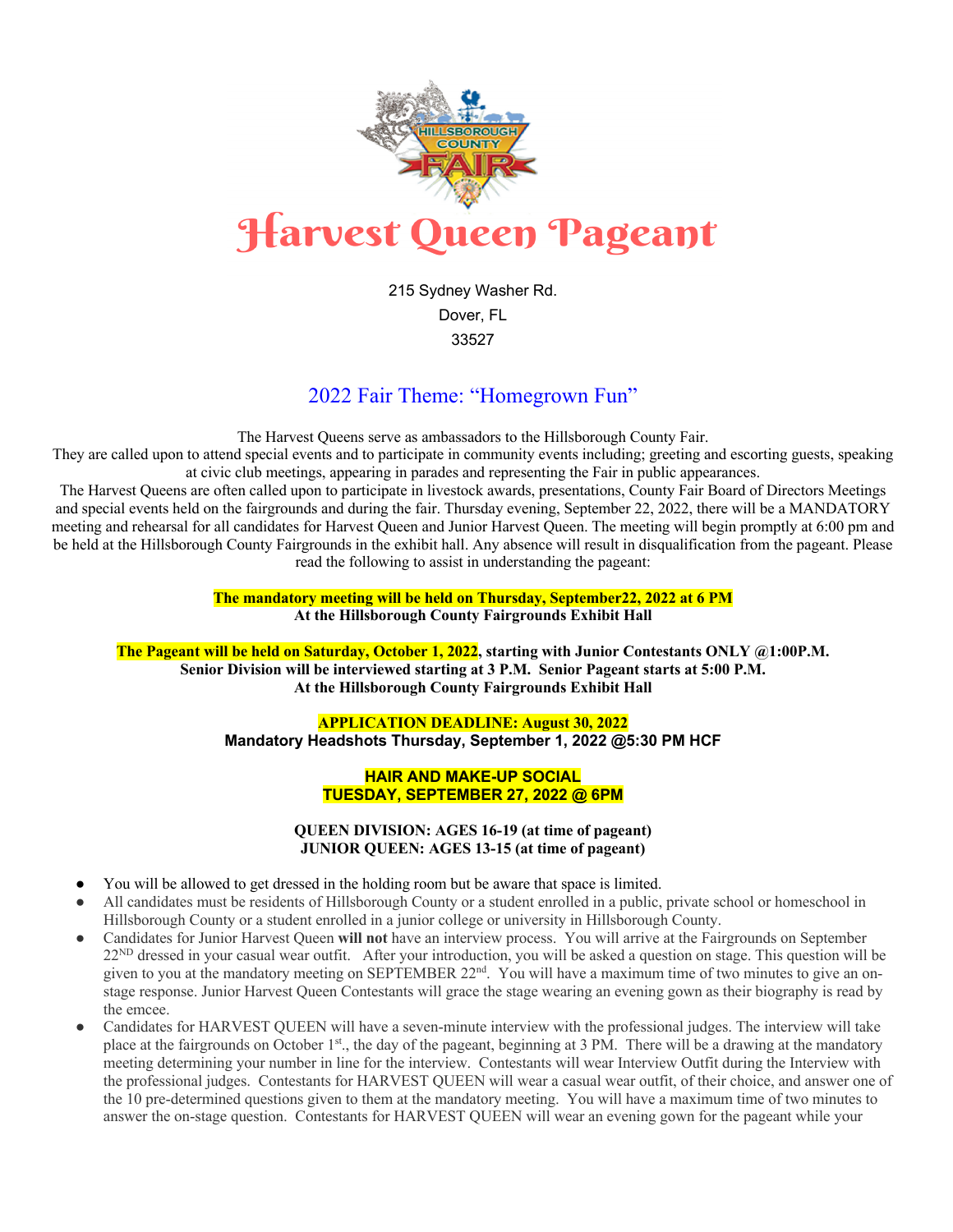biography is read by the emcee. The question will be one of ten questions that will be in the fishbowl during the pageant. *All questions will be announced at the mandatory meeting.*

- Both the Senior Harvest Queen and Junior Harvest Queen may not participate in any other pageant or activity where she is judged on appearance, poise or where the title of "Queen," "Miss \_\_\_," or other such title is given for the year of her reign as Senior Harvest Queen. This does not include activities such as school calendar girls, FFA Sweetheart, or activities limited to the school which she attends or a club or other organization of which she has been a member preceding being named Hillsborough County Harvest Queen. Failure to abide by this rule will result in the immediate forfeiture of all prizes and scholarships and the title. All decisions of the Pageant Committee regarding this rule will be final.
- Both the Senior Harvest Queen and the Junior Harvest Queen understand and agree that, during the subsequent Hillsborough County Fair they are to be available at all times during Fair hours, on site at the fairgrounds, and are to be available as scheduled for interviews, television, or radio appearances or such other promotional events as may be scheduled by the Fair office or Pageant committee. The Senior and Junior Harvest Queens are to be available at the following year's pageant to crown the new Harvest Queens.
- MOST PHOTOGENIC will be awarded to one contestant in the Junior Division as well as one contestant in Senior Division. The photos for this contest will be taken by a Fair approved photographer at the scheduled time and will not be returned. The photo session is scheduled for Thursday, September 1, 2022 at 5:30 PM. We will meet at the Hillsborough County Fairgrounds.
- Headshots will be taken by a professional photographer. **Headshot photos are mandatory as the photos are part of the program and the judges review. HEADSHOTS WILL BE TAKEN ON SEPTEMBER 1, 2022 @ 5:30 AT THE FAIRGROUNDS.**
- The scholarship awarded to the Senior Harvest Queen, may be used the FOLLOWING ACADEMIC YEAR and will expire 4 years after her graduation from high school. Winners will receive the scholarship at the time of enrollment.
- One armband will be given to the contestant for one parent entry on pageant day. The armband will be given at check in.
- Admission for this pageant is \$5.00.
- There will be someone to assist the contestants and chaperone at the drop off point on pageant day.
- Junior Harvest Queen Contestants must be backstage by 12:00 P.M. for the Junior Contest to begin at 1:00P.M. Contestants will be disqualified if you are not backstage by 1:30 P.PM. ready for the event.
- Senior Harvest Queen Contestants will arrive at the Fairgrounds at the appointed interview time dressed in Interview Attire. After interview portion, you will change into your casual wear outfit to be pageant ready starting at 5PM. You must arrive at the Fairgrounds by 4PM. Contestants will be disqualified if you are not backstage by 4:30 PM ready for the event.
- No member of the Hillsborough County Harvest Queen Pageant Committee with a daughter or granddaughter in the contest can be involved in any part of the planning of the contest.
- Contestants are encouraged to bring their pageant shoes to the mandatory meeting on September 22, 2022.
- No food or colored drinks are permitted backstage.
- No visible tattoos
- No large piercings, nose rings, eyebrow rings.
- Turn in Social Media Clause and Bio. Sheet at the Headshot Meeting on SEPTEMBER 1ST.
- Contestants must be naturally born female, single, never married and never bore a child.
- Refreshments and flowers are cash only and will be sold during intermission.
- Two outfits needed for Junior Harvest Queen Contestants, one evening gown and one casual wear.
- Three outfits needed for Senior Harvest Queen Contestants, one interview outfit, one casual wear and one evening gown.
- No slits above the knee or low plunging necklines. Two-piece dresses must not show more than two inches of midriff.
- You will have a chance to walk on stage after the mandatory meeting, THURSDAY, SEPTEMBER 22, 2022.
- We are always looking for sponsors for this pageant. If you would like to help support the Harvest Queen Pageant in anyway, please contact Kelli Messick @ 813-967-4199 or the Fair office @ 813-737-3247 and leave a message and someone will get back in touch with you regarding sponsorship information.
- If you should have any further questions, please don't hesitate to call or text Kelli at (813) 967-4199.

Further instructions and/or details will be given at the Mandatory meeting, Thursday, September 22, 2022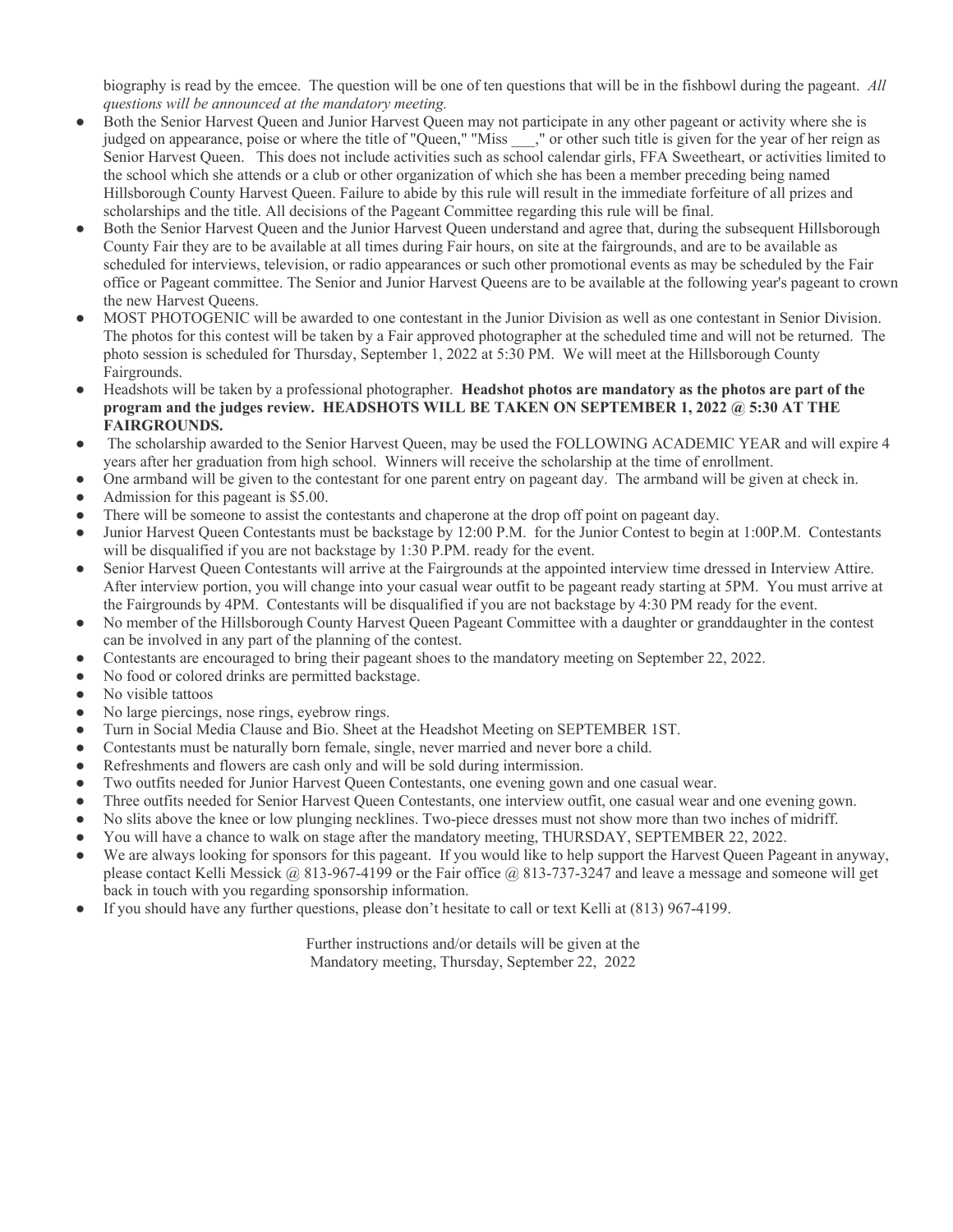| 2021 Hillsborough County Fair Harvest Queen Contests<br>Harvest Queen: Ages 16-19 Jr. Harvest Queen: Ages 13-15<br><b>Entry Fee \$50.00</b><br>Entry fee includes professional headshot to<br>be entered in the photogenic contest.<br>(NON REFUNDABLE FEES)<br>Deadline for entry is <b>August 30, 2022</b><br>Applicant must secure payment online.<br>(Bring this application and Social Media Clause to mandatory headshots)<br>(FORM MUST BE TYPED OR PRINTED)<br>Contestants Limited to 25 Participants per Division |  |
|----------------------------------------------------------------------------------------------------------------------------------------------------------------------------------------------------------------------------------------------------------------------------------------------------------------------------------------------------------------------------------------------------------------------------------------------------------------------------------------------------------------------------|--|
|                                                                                                                                                                                                                                                                                                                                                                                                                                                                                                                            |  |
|                                                                                                                                                                                                                                                                                                                                                                                                                                                                                                                            |  |
|                                                                                                                                                                                                                                                                                                                                                                                                                                                                                                                            |  |
| School/Employment: Grade Level: Canadian Control of Credit Control of Credit Control of Credit Control of Credit Control of Credit Control of Credit Control of Credit Control of Credit Control of Credit Control of Credit C                                                                                                                                                                                                                                                                                             |  |
|                                                                                                                                                                                                                                                                                                                                                                                                                                                                                                                            |  |
| Birth Date:                                                                                                                                                                                                                                                                                                                                                                                                                                                                                                                |  |
| Parent's Name: experience and a series of the series of the series of the series of the series of the series of the series of the series of the series of the series of the series of the series of the series of the series o                                                                                                                                                                                                                                                                                             |  |
| Activities/Clubs (Limit to 3)<br><u>Limit to 3</u>                                                                                                                                                                                                                                                                                                                                                                                                                                                                         |  |
|                                                                                                                                                                                                                                                                                                                                                                                                                                                                                                                            |  |
|                                                                                                                                                                                                                                                                                                                                                                                                                                                                                                                            |  |
| Future College or Career Plans:                                                                                                                                                                                                                                                                                                                                                                                                                                                                                            |  |

 $\mathcal{L}_\mathcal{L} = \mathcal{L}_\mathcal{L} = \mathcal{L}_\mathcal{L} = \mathcal{L}_\mathcal{L} = \mathcal{L}_\mathcal{L} = \mathcal{L}_\mathcal{L} = \mathcal{L}_\mathcal{L} = \mathcal{L}_\mathcal{L} = \mathcal{L}_\mathcal{L} = \mathcal{L}_\mathcal{L} = \mathcal{L}_\mathcal{L} = \mathcal{L}_\mathcal{L} = \mathcal{L}_\mathcal{L} = \mathcal{L}_\mathcal{L} = \mathcal{L}_\mathcal{L} = \mathcal{L}_\mathcal{L} = \mathcal{L}_\mathcal{L}$ 

Additional pages may be attached if more space is needed.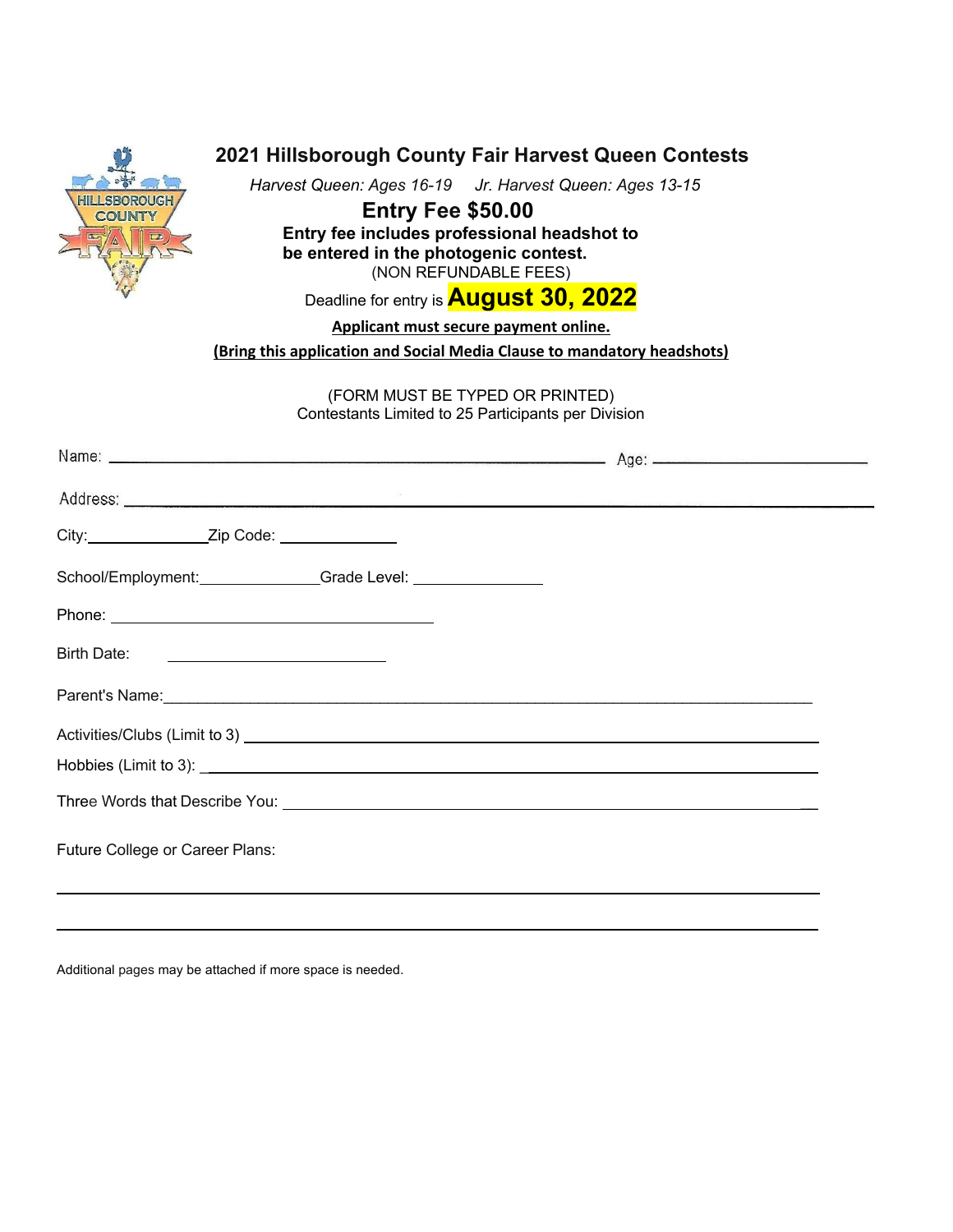I do hereby agree to abide by the rules and regulations of the pageant I agree that the pageant or the facilities where the pageant is being held, is in no way responsible for any injuries or accidents that may occur. I agree that the application information is true. I agree that that the judge's decision will be final and that my family and I will show forth good conduct at all times. I agree that the decisions of the Pageant Committee regarding any interpretation of the rules will be final.

Print Contestant Name:\_\_\_\_\_\_\_\_\_\_\_\_\_\_\_\_\_\_\_\_\_\_\_\_\_\_\_\_\_\_\_\_\_\_\_\_\_\_\_\_\_\_\_\_\_\_\_\_\_\_\_\_\_\_\_\_\_\_\_\_\_\_\_\_\_\_\_\_\_\_\_\_\_\_\_\_

Parent/Contestant Signature: Date\_\_\_\_\_\_\_\_\_\_\_\_\_\_\_\_\_\_\_\_\_\_\_\_

Email Address: with a strategies of the strategies of the strategies of the strategies of the strategies of the strategies of the strategies of the strategies of the strategies of the strategies of the strategies of the st

**OFFICE USE:**

Reg. Amt. Pd.\_\_\_\_\_\_\_\_\_\_\_\_ Birth Date Verification:\_\_\_\_\_\_\_\_ Date & Time Submitted:\_\_\_\_\_\_\_\_\_\_\_\_\_\_\_Contestant #:\_\_\_\_\_\_\_\_\_\_\_\_\_\_\_\_\_

Make your payments online: : Hillsborough County Fair/Harvest Queen Pageant